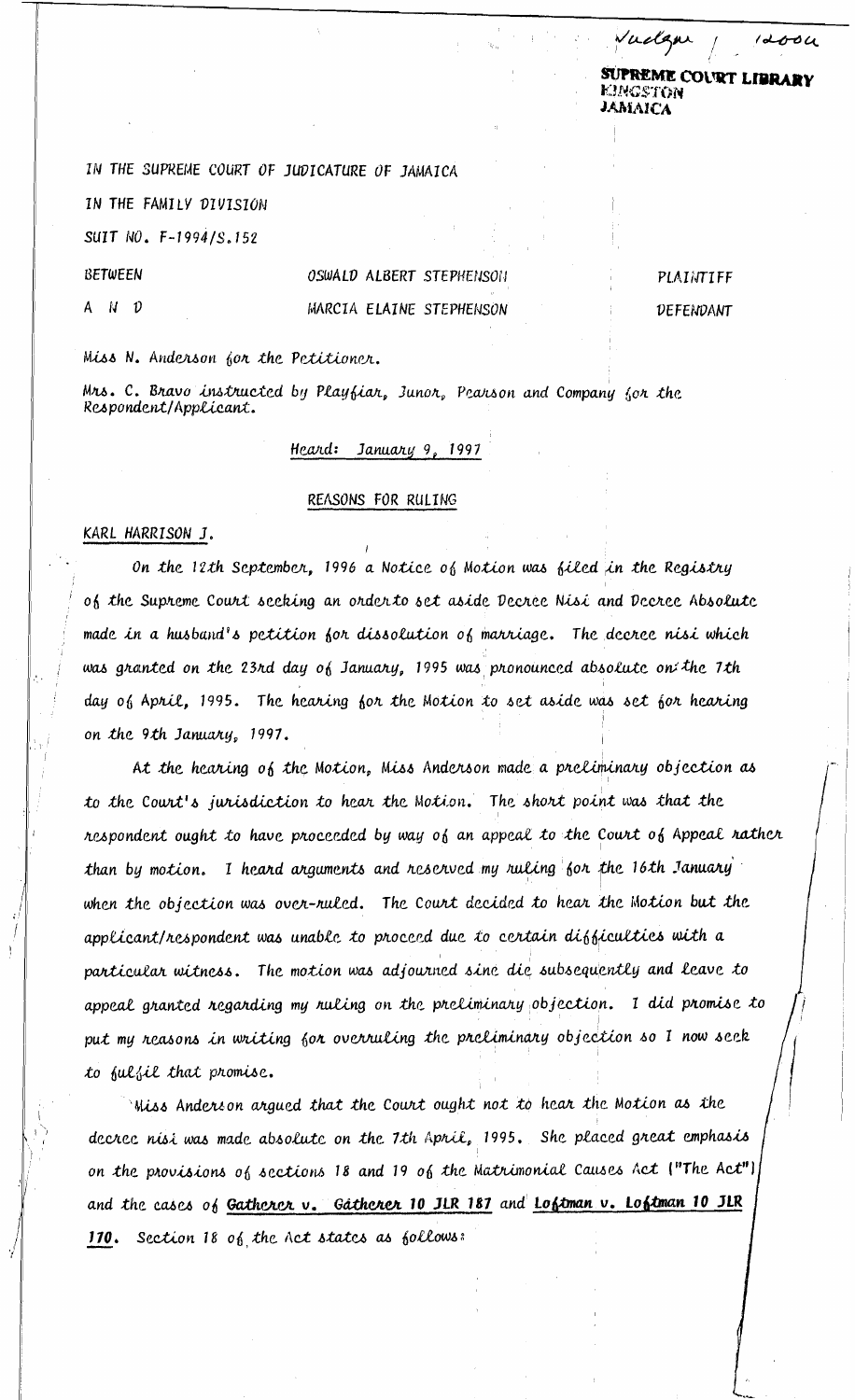"18 - Nothwithstanding anything contained in this Act, where a decree nisi has been made in proceedings for a decree of dissolution of marriage, the Court may, on the application of a party to the marriage at any time before the decree becomes absolute, rescind if the Court is satisfied that the parties have become reconciled."

 $\overline{2}$ 

Section 19 of the said Act states as follows:

"Where a decree nisi has been made, but has not become absolute, the Court may, on the application of a party to the proceedings or on the intervention of the Attorney General, if it is satisfied that there has been a miscarriage of justice by reason of fraud, perjury, supression of evidence or of any other circumstances, rescind the decree and if it thinks fit, order the re-hearing of the proceedings."

The Motion is yet to be heard, so I cannot go into the merits or otherwise of the application. The procedure is what is being objected to, but in onder to deal with the point raised, one has to look at the grounds upon which the respondent is seeking to set aside the decree nisi. It is being alleged inter alia, in the Notice of Motion that a material irregularity has arisen. The respondent has deponed that she was never served with the husband's petition for the dissolution of their marriage and that she had no knowledge of the existence of the petition until after the final decree had been pronoucned.

It was my considered opinion therefore, that in light of the irregularity complained of, section 18 of the Matrimonial Causes Act had no relevance at all. Section 19 on the other hand, deals with rescision of a decree for miscarriage of justice. The section sets out the circumstances in which a party to the proceedings or the Attorney General may move the court. It would seem however, that the section envisages a situation where application is made before the decree becomes absolute. Are there any provisions then in the Matrimonial Causes Rules for an application to set aside the decree nisi after it has become absolute? Rule 42 speaks only of a rescision under section 19 of the Act. It provides that a party to proceedings who makes application for rescision under section 19 of the Act of a decree nisi shall file an affidavit stating the facts and circumstances upon which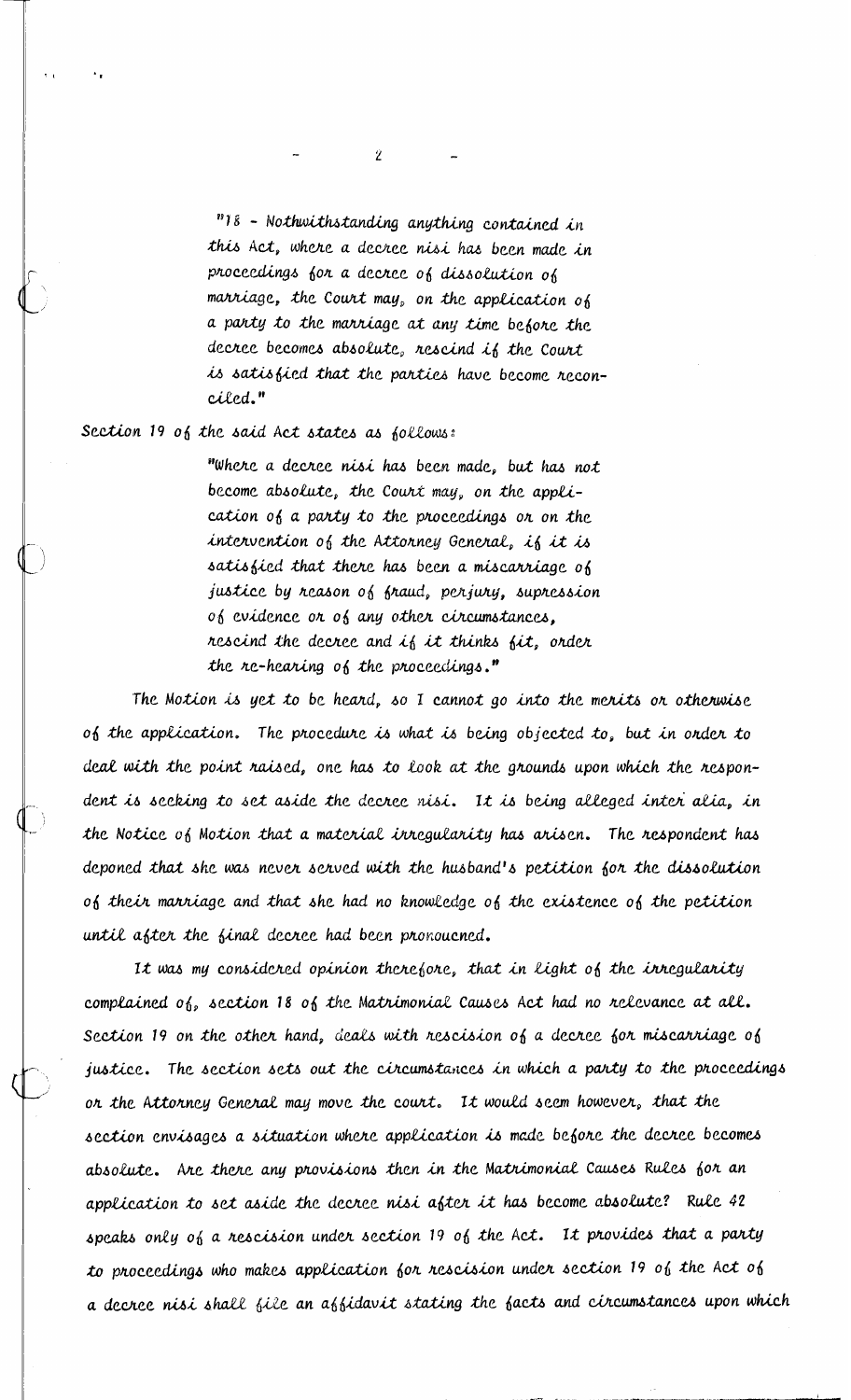he or she relies. There is therefore, no express provision for the question posed above. Is it the end of the matter? Was it intended in these circumstances for the applicant's only recourse to be by way of an appeal? I think not, and I will try to justify this approach. Of cowise, one must also examine Rule 3 of the Matrimonial Causes Rules and see whether it can be of any help. This rule states:

> "Subject to the provisions of these Rules and of any enactment, the provisions of the code will apply to the proceedings under the Act as they apply to other proceedings in the Supreme Court, with the necessary modifications."

The Code referred to above has been defined to mean the Judicature Civil Procedure Code as amended by subsequent enactments and Ruies of Court.

As I have said before, Miss Anderson had referred me to the cases of Gatherer and Loftmen respectively (supra). Both are Jamaican cases heard by the Court of Appeal in 1967. The latter case seem to have been centred on the failure of the respondent to file an appearance within the prescribed time fixed by the Registrar of the Supreme Court. The petition was thereafter set down for hearing. The learned trial judge took oral evidence of the husband and witnesses, the wife not appearing, and pronounced a decree nisi as prayed by the husband. Subsequently, an appearance was entered on behalf of the wife and a notice of motion filed to move the court to set aside the decree nisi, and make an order for the re-hearing of the action. The motion was supported by an affidavit which stated inter alia, that the wife had been served with the perition and that it was her desire to defend the proceedings instituted by her husband and to file a cross-prayer for judicial separation on the ground of desertion and cruelty. The order was made accordingly. On appeal it was held that the learned trial judge was wrong when he set aside the decree nisi and ondered a re-hearing of the case as he had no jurisdiction or authority to do so.

The case of Gatherer was referred to by Miss Anderson in order to demonstrate the procedure adopted in that case. There, the husband had obtained an order to dispense with personal service of the petition on the wife and for substituted service to be effected by publication in the New York Times newspaper. The advertisement did not come to the attention of the wife and no appearance was entered for her. The cause was set down for hearing and undefended and a decree nisi granted.

 $\overline{\mathbf{3}}$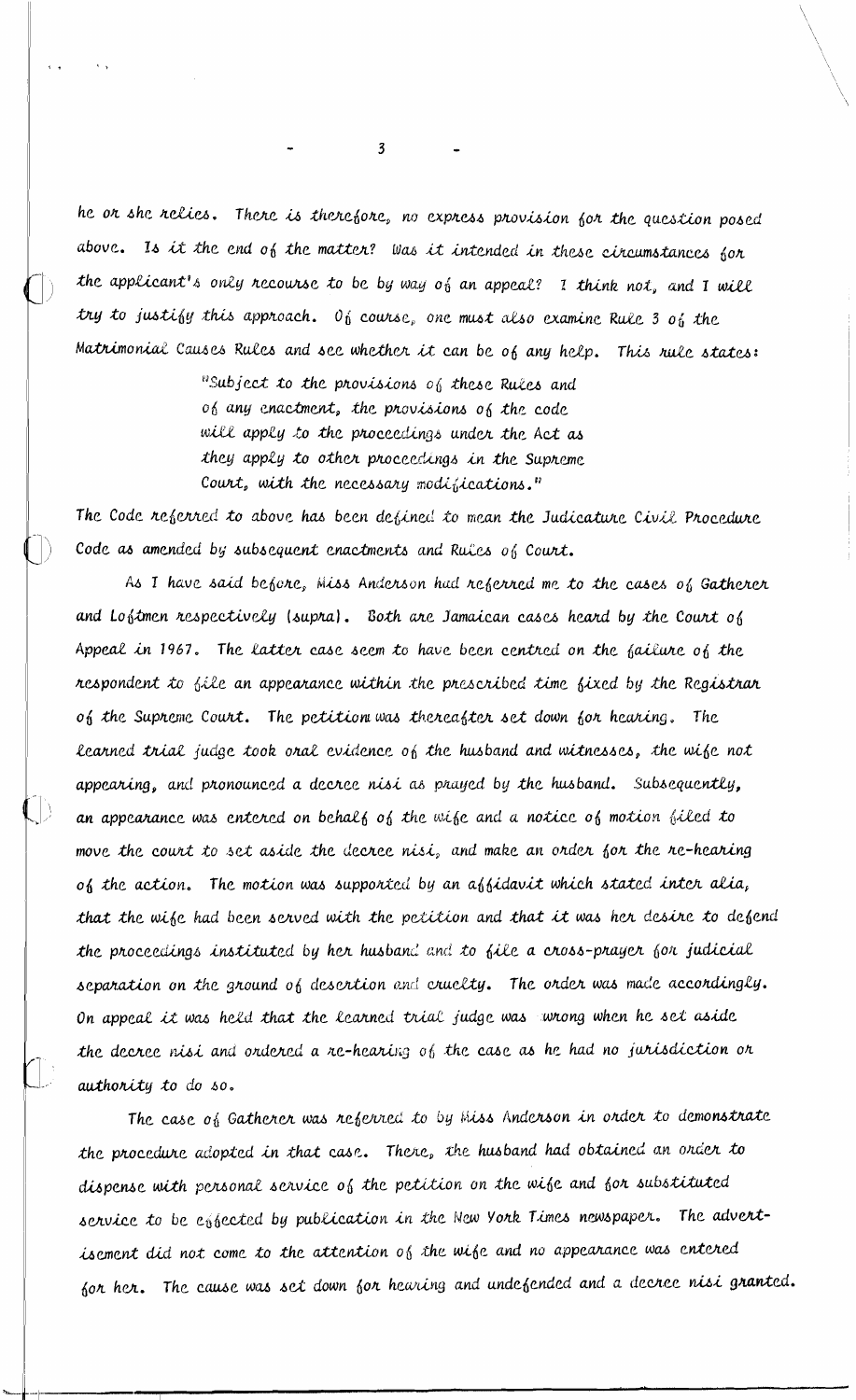That decree was subsequently made absolute. The wife learnt later of the divorce proceedings and she applied and was subsequently granted leave to appeal out of time against the decree nisi and decree absolute. On appeal, it was held inter alia, that the husband had failed to make a sufficient or candid disclosure in his application for substituted service. Accondingly, the order for substituted service was voidable and should be set aside, and as a necessary consequence, the decree nisi and the decree absolute would also be set aside.

What Loftman's case shows is that the respondent was served but desired to defend the action. Clearly, the learned trial judge had no jurisdiction nor authority to set aside the decree nisi. In the present case it is being contended that the respondent was never served with the petition. The Court of Appeal in Gatherer's case found that had the petitioner make a sufficient or candid disclosure, the order for substituted service simply by advertisement in the particular newspaper would not have been made. In the event, the wife did not have any knowledge  $o'_0$  the proceedings. But, having read this case, I see no statement by the Court of Appeal that the applicant could not have applied to the court below to set aside the decree. The principle stated by Lord Wright in the House of Lords in the case of Lazard Bros. & Co. v. Midland Bank Ltd. [1933] A.C. 289 at p. 307:

> "The court has discretion to set aside an order made exparte when the applicant has failed to make sufficient or candid disclosure."

is well known. The case of **Wiseman v. Wiseman [1953] Q.B.D. 601** is also authority for the proposition. Mrs. Gatherer chose however, to proceed by way of appeal instead rather than filing a motion in the Supreme Court.

I have found the cases of Joseph v. Joseph (1969) 15 W.I.R. 388 and Tam-Kai v. Tam-Kai (1960) 2 W.I.R. 229 most persuasive. They both deal with the setting aside of a decree nisi in divorce proceedings. In the former case the appellant was unaware that decree nisi was granted and a motion was filed to set aside the decree. The learned trial judge held that the proper course of setting aside was not adopted. On appeal it was held:

> "1. That the HIgh Court of Trinidad and Tobago, by virtue of section 9(1) of the Supreme Court

 $\mathcal{A}$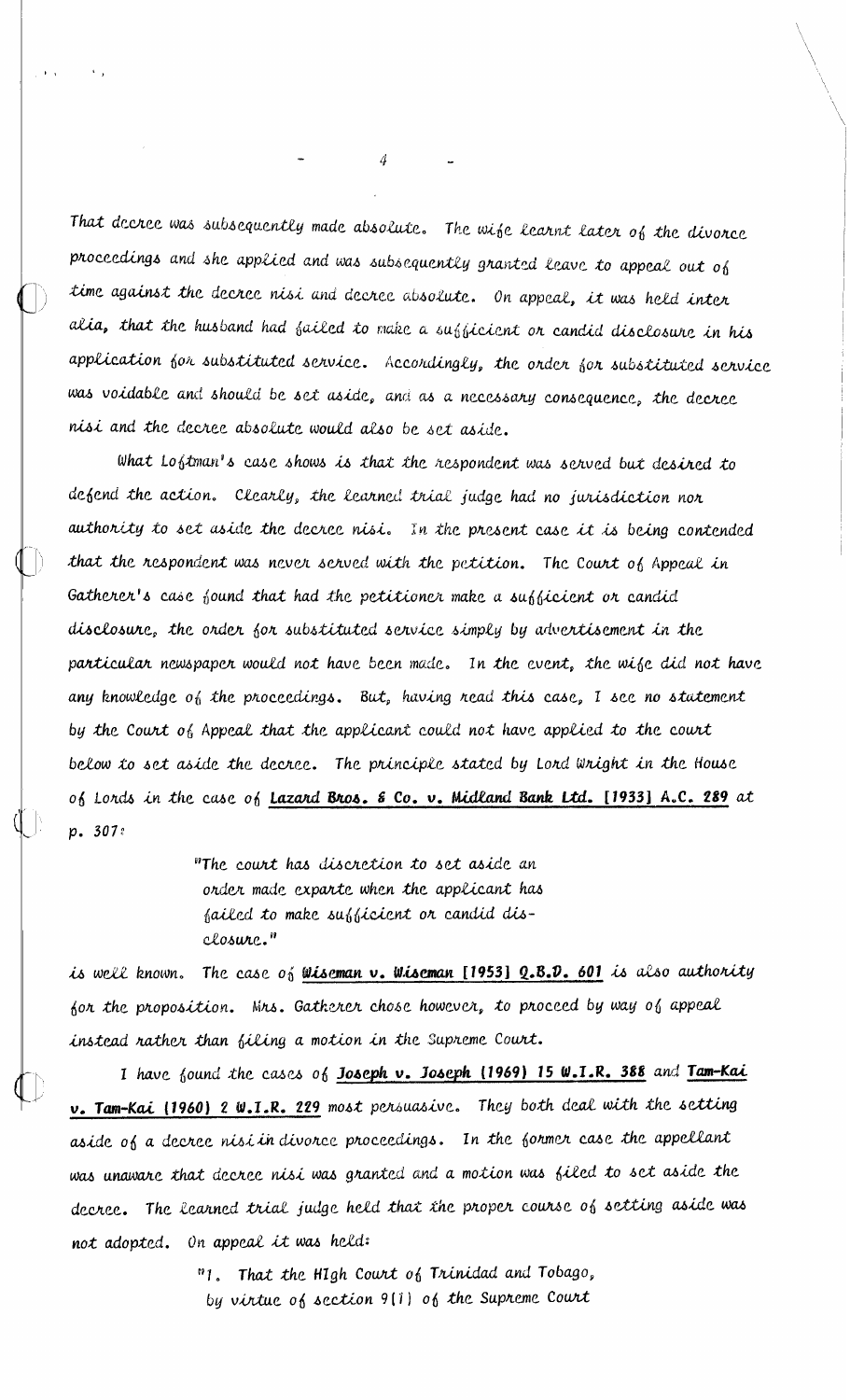of Judicature Act 1962 had inherited from the ecclesiastical courts of England the jurisdiction to make an order directing the re-hearing of a matrimonial cause and the trial judge was wrong to refuse the order.

5

2. That the application to set aside may be made by a party to the suit and the procedure by motion was the correct procedure to be followed in the absence of specific provision in the Divorce and Matrimonial Causes Rules 1932."

In the Tam-Kai's case the husband had obtained a decree nisi which was made absolute. By motion the wife applied for an order to set aside the decrees nisi and absolute and dismiss the petition of the husband on the ground that the proceedings on which the decrees were made were a nullity. Lack of service of the petition was one of the grounds stated in the motion. A preliminary objection was taken by Counsel for the husband who contended that a final decree obtained in proceedings which were a nullity could only be set aside on appeal, or by fresh action brought in the case of fraud. The Court of Appeal held:

> "1. Failure to serve the petition on the wife was a defect which would make the proceedings a nullity, and if established would entitle the wife, ex debito justitiae, to have the orders made therein set aside.

> The court had an inherent jurisdiction to set  $2.$ aside its own orders in proceedings which are a nullity and the motion was therefore properly before  $it.*$

In the case before me, there is an allegation that the respondent/applicant was not served with the petition. Would this amount to a nullity? I hold, that if proved, this would certainly amount to be a nullity. What then is the correct procedure for establishing a nullity? I further hold that the Court has a duty to see that justice is done between the parties and will therefore resort to its inherent jurisdiction since there is no express provision for such an application in the Matrimonial Causes Rules.

Accordingly, it would seem from the dictum of Lord Greene, M.R. in Craig v. Kanseen [1943] 1 All E.R. 108 that the matter can be dealt with either by the court